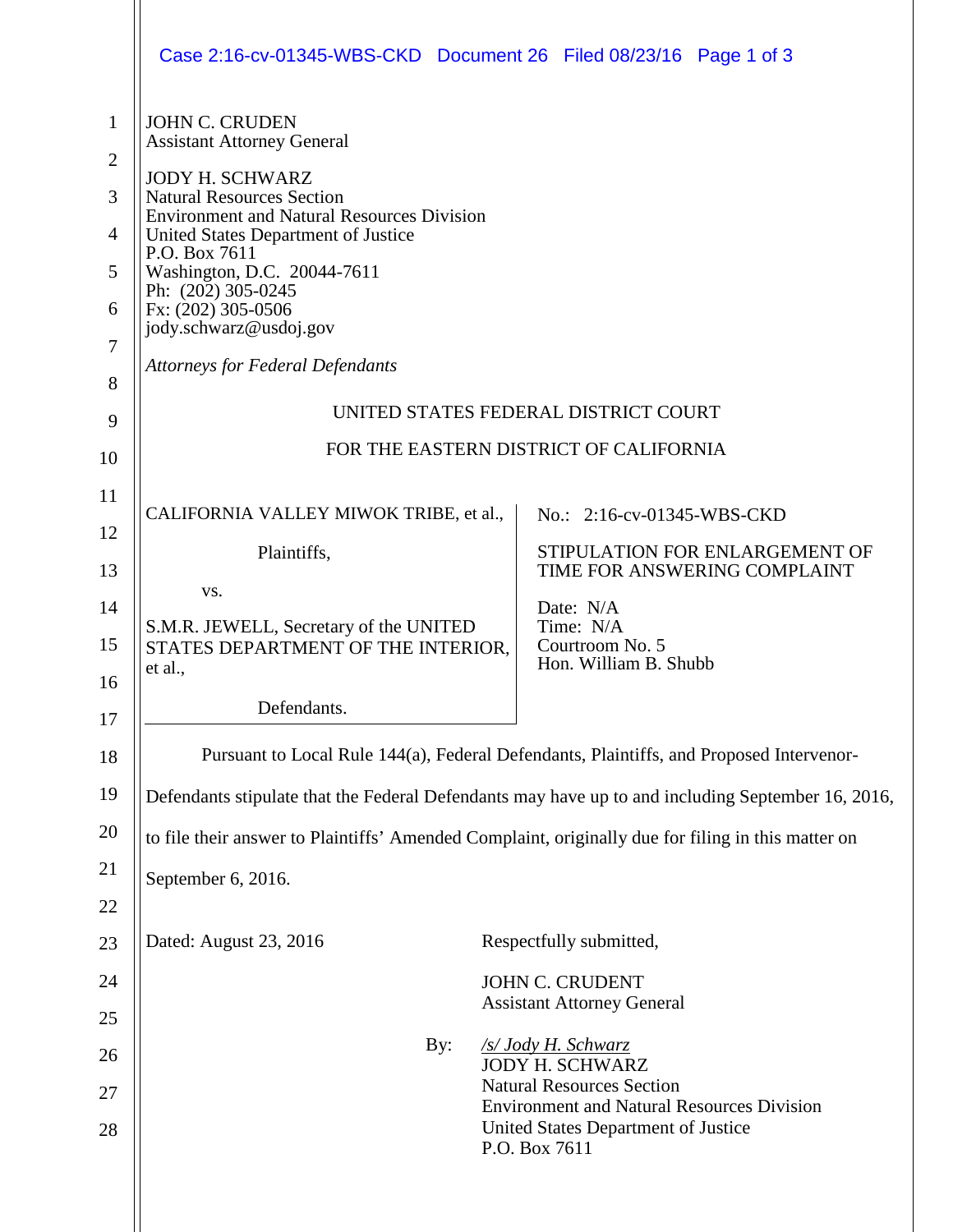|                | Case 2:16-cv-01345-WBS-CKD Document 26 Filed 08/23/16 Page 2 of 3                                                     |
|----------------|-----------------------------------------------------------------------------------------------------------------------|
|                |                                                                                                                       |
| 1              | Washington, D.C. 20044-7611                                                                                           |
| $\overline{2}$ | Ph: (202) 305-0245<br>Fx: (202) 305-0506                                                                              |
| 3              | jody.schwarz@usdoj.gov                                                                                                |
| 4              | Attorneys for Federal Defendants S.M.R. Jewell, in her                                                                |
| 5              | official capacity as United States Secretary of the<br>Interior, Lawrence S. Roberts, in his official capacity as     |
| 6              | Acting Assistant Secretary - Indian Affairs, and Michael<br>Black, in his official capacity as Director of the Bureau |
| 7              | of Indian Affairs                                                                                                     |
|                |                                                                                                                       |
| 8              | /s/ Manuel Corrales, Jr. w/ authorization<br>dated August 22, 2016                                                    |
| 9              | MANUEL CORRALES, JR.<br>Attorney at Law                                                                               |
| 10             | 17140 Bernardo Center Drive                                                                                           |
| 11             | Suite 358<br>San Diego, CA 92128                                                                                      |
| 12             | Ph: (858) 521-0634                                                                                                    |
| 13             | Fx: (858) 521-0633<br>mannycorrales@yahoo.com                                                                         |
| 14             | Attorney for Plaintiffs California Valley Miwok Tribe,                                                                |
| 15             | The General Council, Silvia Burley, Rashel Reznor,                                                                    |
| 16             | Anjelica Paulk, and Tristian Wallace                                                                                  |
| 17             | /s/ James F. Rusk w/ authorization                                                                                    |
| 18             | dated August 22, 2016<br><b>JAMES F. RUSK</b>                                                                         |
| 19             | ROBERT J. URAM                                                                                                        |
| 20             | SHEPPARD, MULLIN, RICHTER<br>& HAMPTON LLP                                                                            |
|                | Four Embarcadero Center, 17th Floor<br>San Francisco, CA 94111-4109                                                   |
| 21             | Ph: (415) 434-9100                                                                                                    |
| 22             | Fx: (415) 434-3947<br>jrusk@sheppardmullin.com                                                                        |
| 23             | ruram@sheppardmullin.com                                                                                              |
| 24             | Attorneys for Proposed Intervenor-Defendants The                                                                      |
| 25             | California Valley Miwok Tribe, The Tribal Council,<br>Yakima Dixie, Velma WhiteBear, Antonia Lopez,                   |
| 26             | Michael Mendibles, Gilbert Ramirez, Jr., Antoinette                                                                   |
| 27             | Lopez, and Iva Sandoval                                                                                               |
| 28             |                                                                                                                       |
|                | 2                                                                                                                     |
|                |                                                                                                                       |